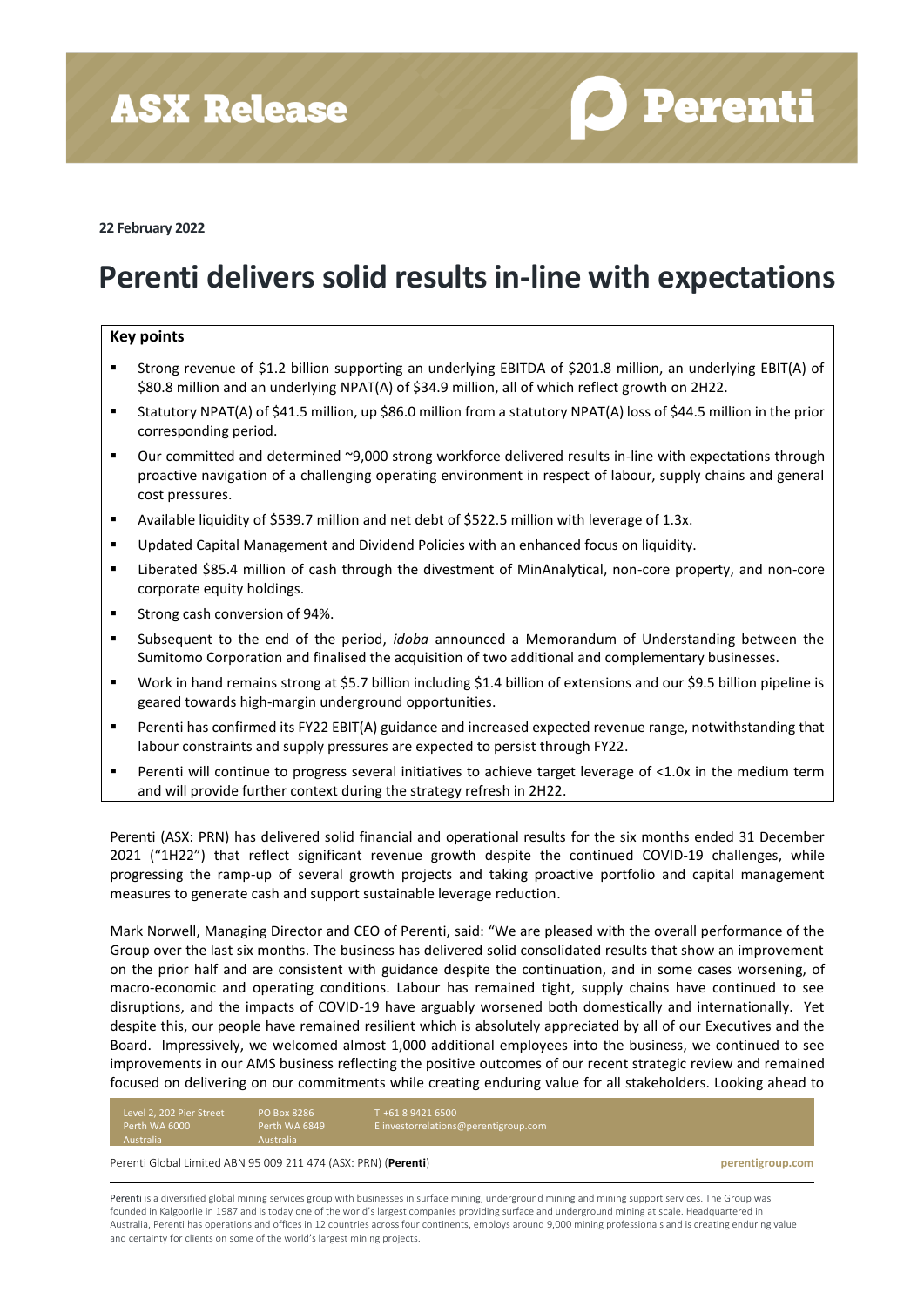the remainder of FY22, we expect the current macro-economic landscape to persist until the end of FY22 but remain confident in Perenti's ability to continue to deliver on our commitments to our employees, our clients, our suppliers and our shareholders."

#### **Safety and Sustainability**

The health and safety of Perenti's people remains our priority. During the six months ending 31 December 2021, the Group's Serious Potential Incident Frequency Rate (SPIFR) continued to decline to 2.6 (down from 2.9 at 30 June 2021), however, the Total Recordable Injury Frequency Rate (TRIFR) was 6.7 (up from 5.1 at 30 June 2021). The increase in TRIFR is predominantly a result of a greater number of low severity muscular skeletal strains and sprains, which correlates with an increase in new entrants to the mining industry due to the tight labour market. Driving continued improvements to our safety performance remains an imperative across our business.

During the period, the Sustainability Committee was established, with Mr Timothy Longstaff elected as the Chair and Ms Alex Atkins and Mr Mark Hine elected as committee members. The Company also released its inaugural statement on Human Rights, initiated our "It's NOT ok" campaign, and released a Position Statement on eliminating sexual harassment.

#### **Financial results**

Key elements of Perenti's results are included as Appendix 1 and selected Group underlying financial performance is presented below.

| Group underlying results $-\xi$ million | 1H <sub>21</sub> | 2H21 <sup>1</sup> | 1H <sub>22</sub> |
|-----------------------------------------|------------------|-------------------|------------------|
| Revenue                                 | 1,013.4          | 1,008.4           | 1,192.4          |
| <b>EBITDA</b>                           | 200.9            | 179.1             | 201.8            |
| EBIT(A)                                 | 93.8             | 77.0              | 80.8             |
| NPAT(A)                                 | 44.6             | 32.4              | 34.9             |
| Net debt                                | 540.2            | 503.3             | 522.5            |
| Net leverage                            | 1.3x             | 1.3x              | 1.3x             |

1) 2H21 metrics as reflected on slides 13 and slide 16 of the 1H22 Investor Presentation.

During the six months ending 31 December 2021, revenue was \$1,192.4 million supported by several underground and surface growth projects.

The Group delivered operating cash flow (before interest and tax) of \$190.4 million, representing an EBITDA to operating cash flow conversion of 94% (1H21: 92%).

EBITDA for the period was \$201.8 and EBIT(A) was \$80.8 million, down 14% against the prior comparable period ("pcp") but in-line with the preceding immediate six-month period and guidance. This result reflects a consecutive period of growth from the surface business, underpinned by continued improved earnings from AMS, offset by the impact of ramp-up profiles of several growth projects combined with labour constraints and supply pressures across the Australian underground business, particularly Agnew and Dugald River.

Group EBIT(A) margin was 6.8%. During the period, the group experienced margin compression driven by several factors, including several projects in the ramp-up phase and delivering lower than steady state margins, the rebalance of the portfolio towards Southern Africa, Australia and North America resulting in comparatively moderated margins (against a significantly lower risk profile) and an external environment that continues to be

| Level 2, 202 Pier Street                                                           | <b>PO Box 8286</b>                | T +61 8 9421 6500                    |  |  |
|------------------------------------------------------------------------------------|-----------------------------------|--------------------------------------|--|--|
| Perth WA 6000<br><b>Australia</b>                                                  | Perth WA 6849<br><b>Australia</b> | E investorrelations@perentigroup.com |  |  |
| Perenti Global Limited ABN 95 009 211 474 (ASX: PRN) (Perenti)<br>perentigroup.com |                                   |                                      |  |  |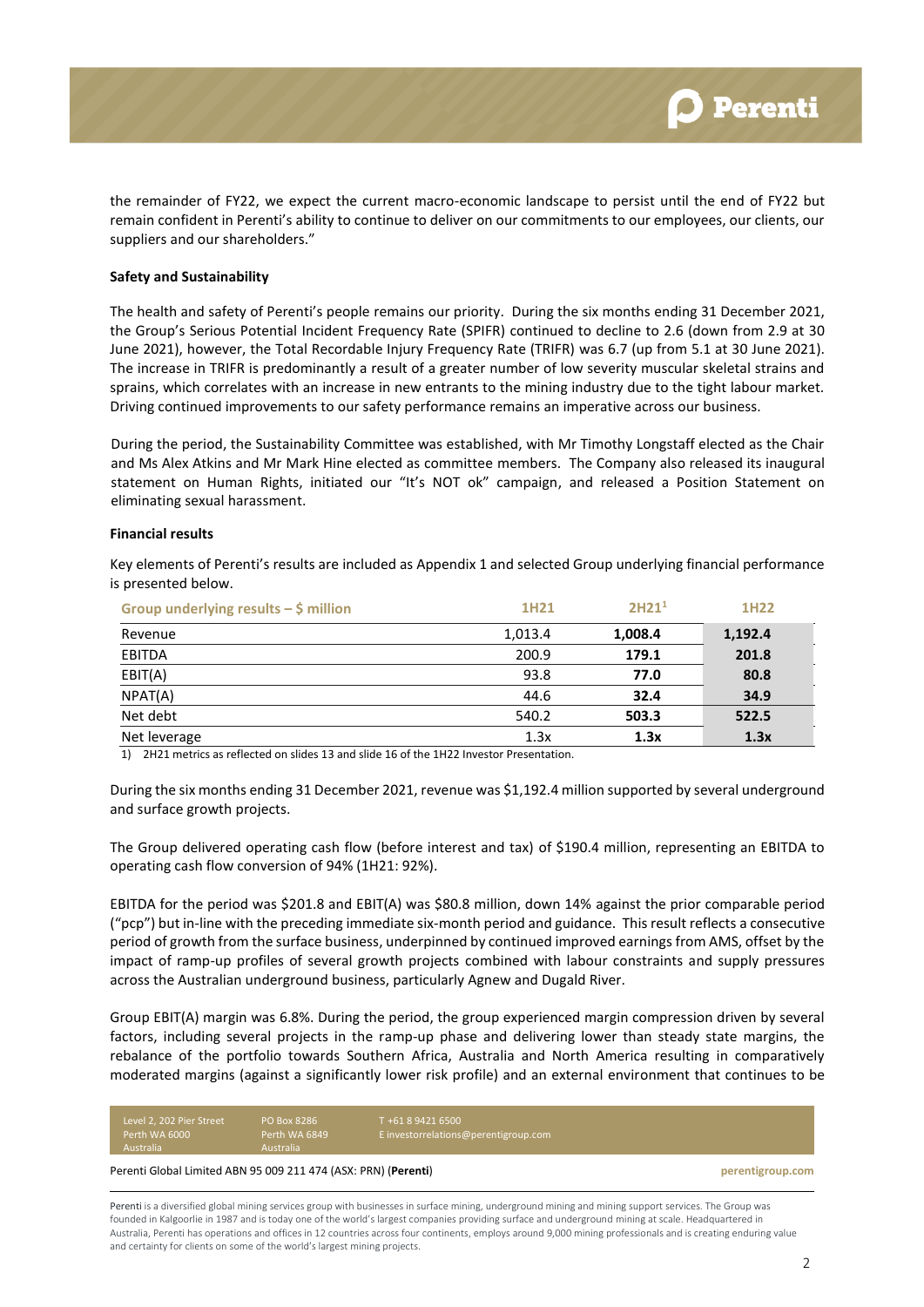

challenged by COVID-19, labour constraints and supply chain pressures as well as general inflationary cost pressures. Perenti continues to manage these headwinds and ultimately expects to progressively improve margins.

Net interest expense was \$24.9 million and the effective tax rate was 31% both of which were in-line with 1H21.

Underlying Net Profit After Tax (before amortisation) was \$34.9 million on lower EBIT(A). Statutory NPAT(A) was \$41.5 million, up \$86.0 million compared to 1H21 reflecting a significant reduction in one-off items.

During 1H22, Perenti commenced the transition out of the Sukari underground project in Egypt including supporting the client to facilitate a smooth transition from contract miner to owner-operator. As a result, Perenti recognised a one-off NPAT(A) impairment of \$23.2 million for customer related intangibles associated with the Sukari project. Perenti has \$18.0 million of Sukari related inventory, plant, property, and equipment, held as assets for sale on the balance sheet. The sale of these assets was finalised in February 2022 and the exit process is expected to be completed in 2H22.

As announced on 17 December 2021, Perenti divested its assay business MinAnalytical and non-core assets, including property and corporate equity holdings. Total cash consideration received was \$85.4 million generating a profit on sale that was offset against existing tax losses.

Perenti maintained its strong balance sheet position with available liquidity of \$539.7 million including cash of \$258.9 million and undrawn revolving credit facilities of \$280.8 million. Net capital expenditure over the period was \$184.8 million, which includes stay in business capital of \$98.8 million and \$122.2 million of growth capital, partially offset by \$36.2 million from the proceeds of sale of plant, property and equipment. Net debt increased to \$522.5 million resulting in gearing of 28% and a leverage ratio of 1.3x. Leverage was below the forecast range of between 1.5x and 1.6x due to the timing of expected capital spend, the proactive management of working capital, and stronger than forecast cash conversion but is expected to be in this range at the year-end.

In-line with the principles outlined in the recently released Capital Management Policy, capital prioritisation will focus on reducing leverage, targeting a leverage ratio (Net debt to underlying EBITDA) of <1.0x in the medium term. Accordingly, as outlined in the updated Dividend Policy, given current leverage forecasts a dividend was not declared and Perenti does not anticipate declaring dividends in FY22.

During the period, the Australian dollar to US dollar exchange rate was 0.73, in-line with 1H21.

Subsequent to the end of the period, Perenti announced a Memorandum of Understanding between *idoba* and Sumitomo Corporation for the co-creation and joint development of mining technology driven services towards the realisation of sustainable mining. Furthermore, Perenti announced the completion of the strategic acquisition of two additional and complementary businesses, Orelogy and Atomorphis.

#### **Strategy and outlook**

During the period, Perenti commenced a process of refreshing the 2025 Strategy and will provide an update in 2H22. While details of the refreshed strategy are yet to be finalised, the primary focus areas of the strategy refresh are expected to include:

- an enhanced approach to capital management and allocation;
- continued review of our current portfolio of services, regions and businesses;
- the utilisation of technology and data to generate insights into the current business and to develop future capital light services; and

| Level 2, 202 Pier Street | PO Box 8286   | T +61 8 9421 6500                    |
|--------------------------|---------------|--------------------------------------|
| Perth WA 6000            | Perth WA 6849 | E investorrelations@perentigroup.com |
| Australia                | Australia     |                                      |

#### Perenti Global Limited ABN 95 009 211 474 (ASX: PRN) (**Perenti**) **perentigroup.com**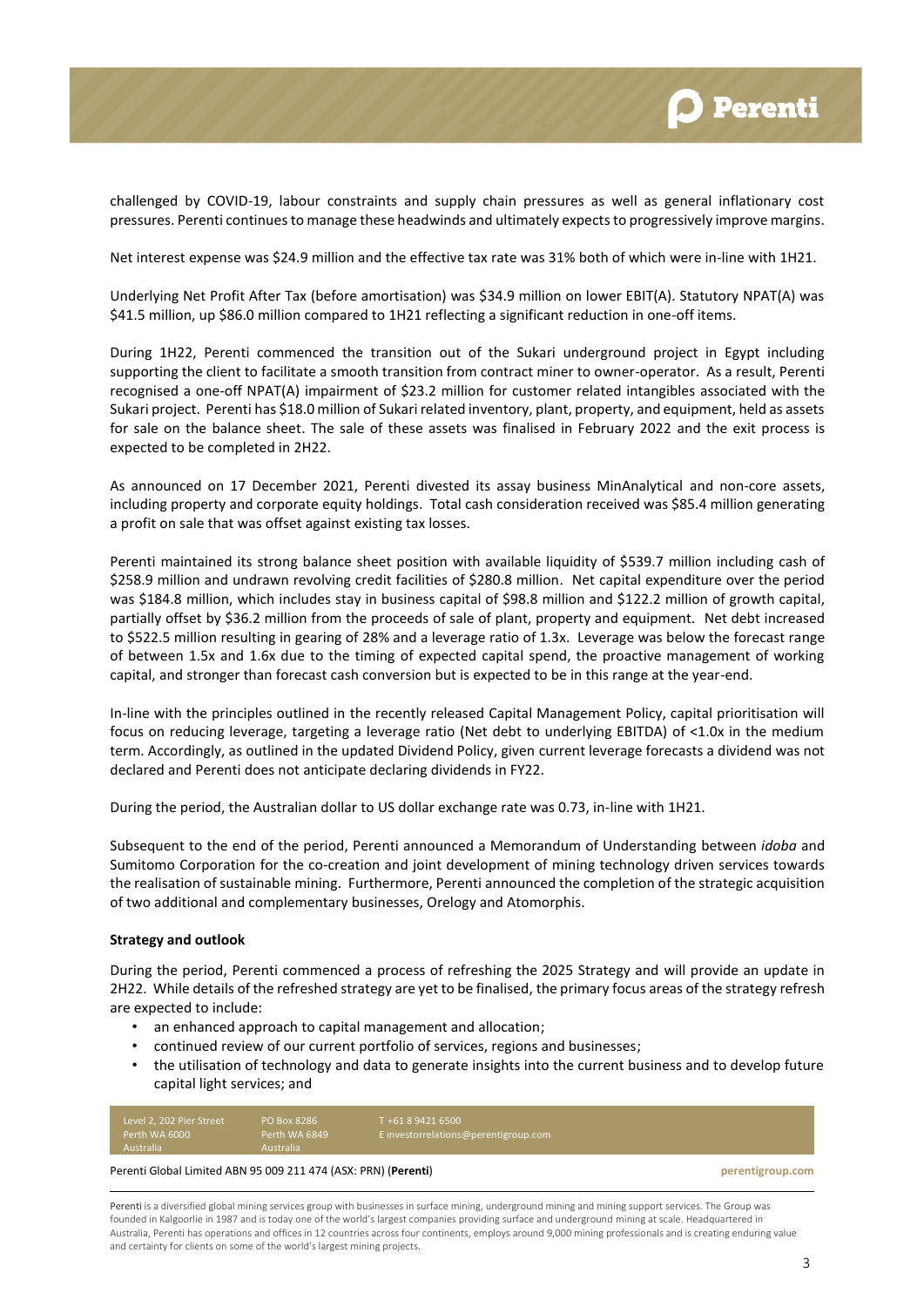

• optimised business performance and improved free cash flow to create sustainable shareholder value.

At the end of the period, Perenti's work in hand stood at \$5.7 billion, including \$1.4 billion of contract extension opportunities. Perenti's organic growth pipeline of \$9.5 billion reflects a geographic focus on lower risk jurisdictions, stronger focus on capital efficiency and a greater emphasis on high-margin underground projects.

2H22 financial and operational performance is expected to be stronger when compared to 1H22 as growth projects continue to ramp-up and deliver stronger earnings, including Zone 5, Iduapriem and Savannah. Financial performance at both Agnew and Dugald River are expected to improve and a stronger BTP sales pipeline is expected to contribute to stronger earnings within 2H22.

As a result of thorough forecasting, Perenti has updated its FY22 revenue guidance. Revenue is now forecast at between \$2.2 billion and \$2.4 billion. EBIT(A) guidance remains unchanged at between \$165 million and \$185 million due to the expected continuation of labour and supply constraints impacting margins throughout FY22. This FY22 guidance assumes no further worsening of the impacts of COVID-19.

Authorised by: **Mark Norwell** Managing Director and CEO

-ENDS-

**Investor enquiries: Media enquiries:** Jeffrey Sansom Group Manager – Investor Relations +61 473 089 856

Paul Ryan Citadel-MAGNUS +61 413 355 997

Level 2, 202 Pier Street Australia

PO Box 8286

T +61 8 9421 6500 E investorrelations@perentigroup.com

Perenti Global Limited ABN 95 009 211 474 (ASX: PRN) (**Perenti**) **perentigroup.com**